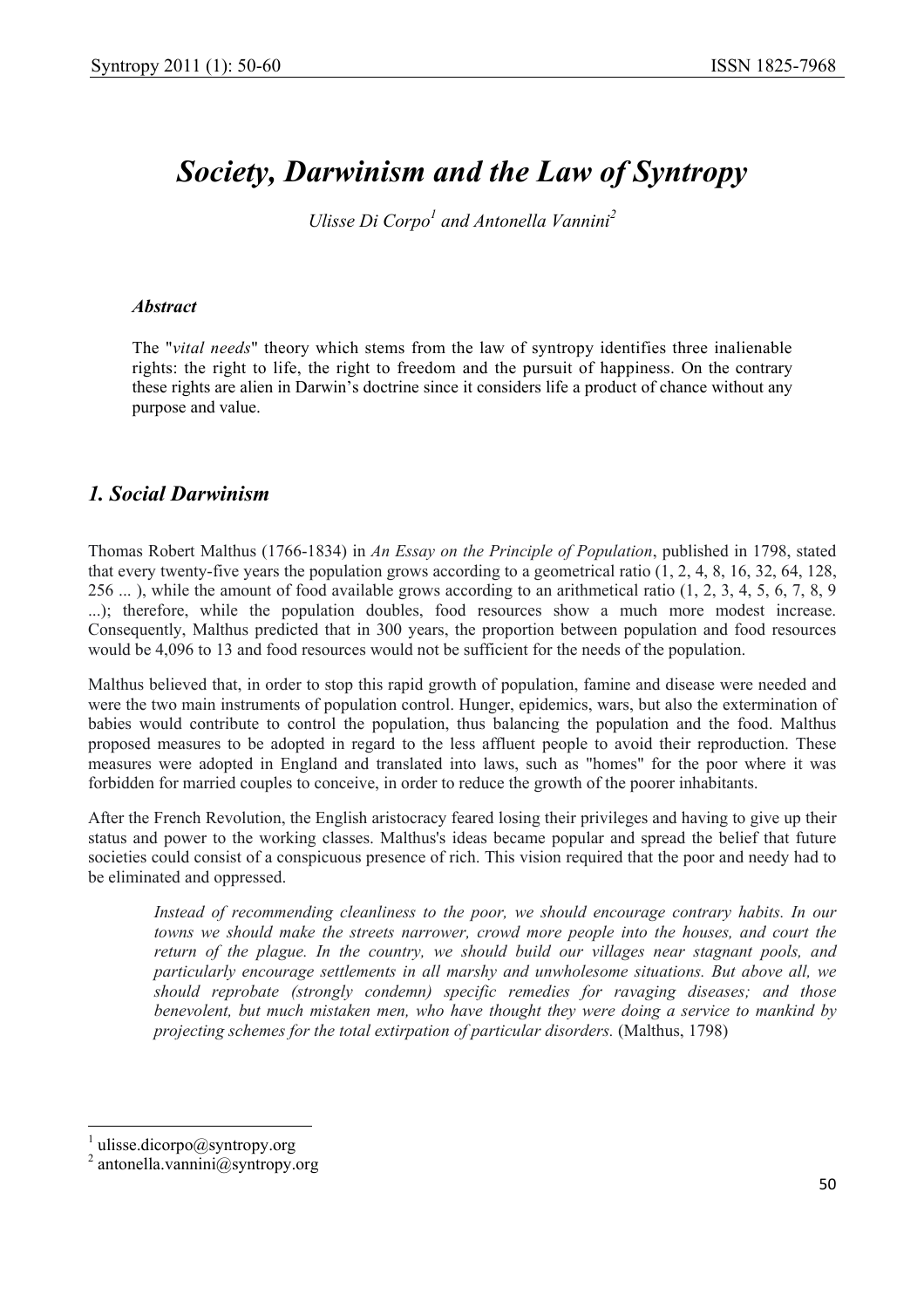Aristocrats believed it was necessary to oppress and exploit the lower class and Malthus provided a "scientific" theory which justified this policy:

*We are bound in justice and honor formally to disclaim the right of the poor to support. To this end, I should propose a regulation to be made, declaring, that no child born... should ever be entitled to parish assistance... The illegitimate infant is, comparatively speaking, of little value to the society, as others will immediately supply its place... All the children born, beyond what would be required to keep up the population to this desired level, must necessarily perish, unless room be made for them by the deaths of grown persons.* (Malthus, 1798)

Malthus's theories were translated into oppressive laws, which worsened the already critical conditions of the poor. In 1851, Herbert Spencer (1820-1903) a British sociologist and philosopher, inspired by the thesis of Malthus, proposed in the book *Social Statistic* the idea of the "*struggle for survival*". Spencer argued that history is not made by the free choices of men, but by the laws of biology, which allocates each individual to a specific occupation and position in society. Positions are assigned to each of us by nature, at birth, with inevitable inequalities and antagonisms. One of the socio-political implications of Spencer's view is that reality cannot be changed by individuals and it is useless and wrong to waste time trying to change it. Individuals must accept what they have. Spencer formulated also the concept of "*survival of the fittest*" and declared that the "*unfit*" should be eliminated:

*If they are sufficiently complete to live, they do live, and it is well they should live. If they are not sufficiently complete to live, they die, and it is best they should die.* (Spencer, 1851)

In Spencer's opinion, the poor, the uneducated, sick, crippled and unsuccessful had to die and in this view he opposed the British laws which gave protection to the poor, provided education, aid, health and housing. In his autobiography Charles Darwin wrote:

*In October 1838, that is fifteen months after I had begun my systematic enquiry, I happened to read for amusement Malthus on Population, and being well prepared to appreciate the struggle for existence that everywhere goes on from long-continued observation of the habits of animals and plants, it at once struck me that under these circumstances, favorable variations would tend to be preserved and unfavorable ones to be destroyed. The result of this would be the formation of new species. Here, then, I had at last got a theory by which to work.* (Darwin, 1859)

The concepts of evolution by natural selection and struggle for survival took shape in Darwin's mind after reading the works of Malthus and Spencer. In *The Origin of Species* Darwin admitted that he had fully accepted the ideas of Malthus:

*There is no exception to the rule that every organic being naturally increases at so high a rate, that, if not destroyed, the Earth would soon be covered by the progeny of a single pair. Even slowbreeding man has doubled in twenty-five years, and at this rate, in less than a thousand years, there would literally not be standing-room for his progeny.* (Darwin, 1859)

Darwin described Malthus's theory of natural selection in the following way:

*As more individuals are produced than can possibly survive, there must in every case be a struggle for existence, either one individual with another of the same species, or with the individuals of distinct species, or with the physical conditions of life. It is the doctrine of Malthus applied with manifold force to the whole animal and vegetable kingdoms.* 

Darwin gave to Malthus and Spencer's thesis the scientific validation which allowed to translate them in a social doctrine. This doctrine is named *Social Darwinism*, a doctrine which considers wars of conquest an application, to the human species, of the law of natural selection. According to Social Darwinism there is a biological reason for disparities: less fit individuals and nations must remain relegated to the primitive stage. This ideology supported colonialism, eugenics, fascism, and savage capitalism: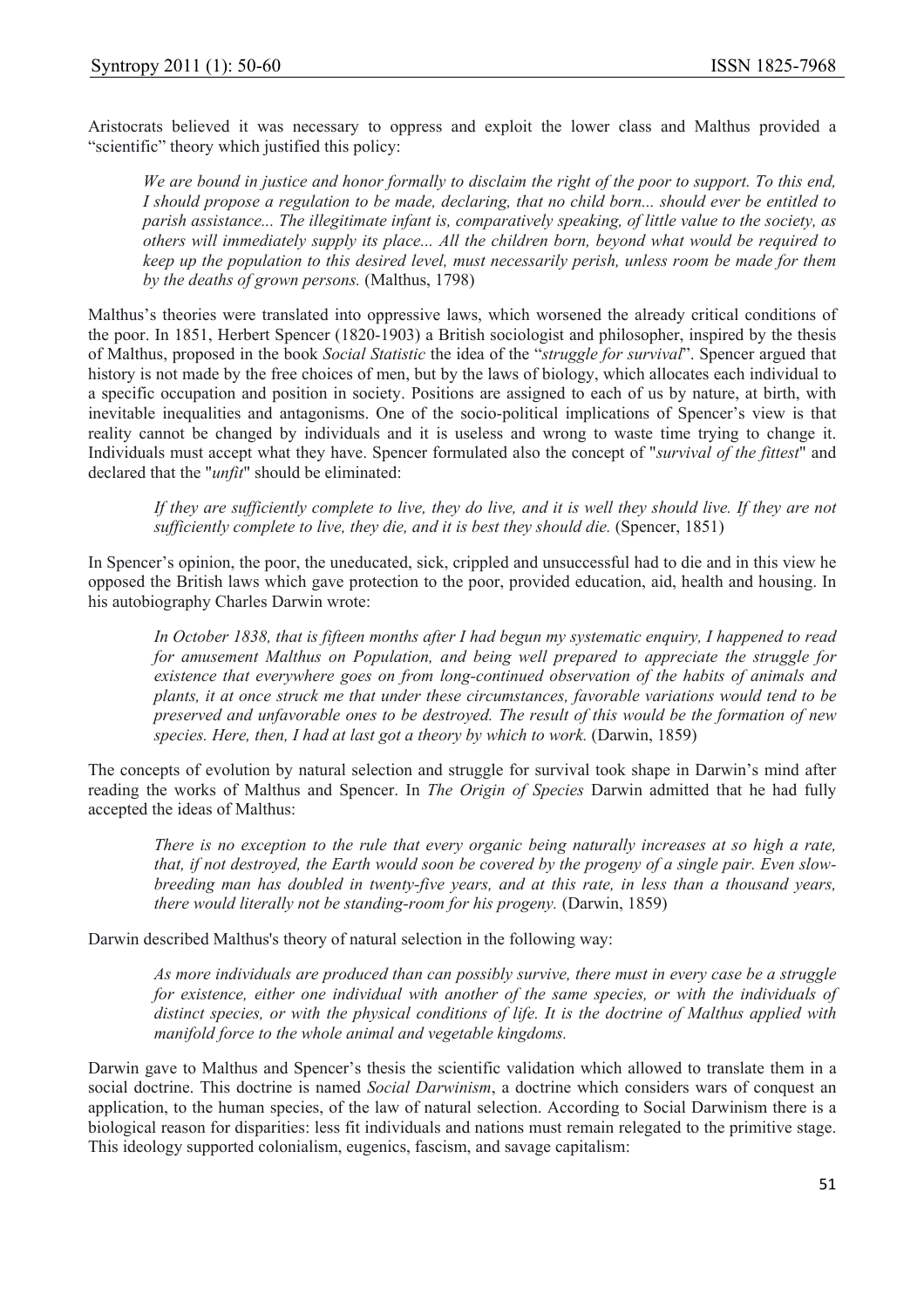- *Colonialism*. The doctrine of Social Darwinism was used to justify the exploitation of native populations. It was legitimate, a law of nature, that the superior races could oppress inferior races. Wars became unavoidable ways to ensure human progress, similarly to the elimination of innocents and poor, the destruction of their homes, businesses, and livestock, the forcing of millions away from their homes and land, the murder of infants and children.
- *Eugenics*. Formulated by Darwin's cousin, Francis Galton, eugenics was based on the assumption that it is necessary to select higher-quality individuals through a process of elimination of poor genes. On this idea was based the extermination of Jews, Gypsies and Eastern Europeans, which were regarded as inferior races. Mentally ill, the disabled and elderly were murdered. Galton believed that human development could be accelerated and maintained that human selection was the way. Thus compulsory sterilization or extermination of those considered "unnecessary" or less than human was inflicted.
- *Nazism*. The most cruel application of eugenics occurred during the Nazi rule of Germany. The crippled, mentally ill and people with hereditary diseases were initially sterilized and then disposed off; people were sentenced to death just for being old or mutilated. Social Darwinism became the rule in Nazi Germany. The clash between the young German nation, full of vitality, and the old nations, such as France, was considered an inevitable example of the law of natural selection and a sufficient justification for war. The vitality of Germany was deduced almost exclusively from its growing population. Russia and the Slavic countries also had a fast growing population and were considered dangerous, since this rise in population would inevitably lead to a violent conflict. The Nazis justified the oppression of the weak, the poor and the "inferior" races, the elimination of the disabled, the subjugation of small businesses, as a natural law, the only way to advance humanity. They tried to justify all these injustices on the basis of "science". The lack of compassion was depicted as a law of nature and necessary for evolution.

Andrew Carnegie (1835-1919) in a speech in 1889 said:

*The price society pays for the law of competition, as well as the price it pays for cheap comforts and luxury goods, is high, but the benefits of this law are greater than its cost - and it is to this law that we owe our wonderful material development, which brings improved conditions. While this law for individuals may be hard, for the race it insures the survival of the fittest in every department. We accept and welcome, therefore, great inequalities, the concentration of business, industrial and commercial, in the hands of a few, and the law of competition between these, is not only beneficial, but essential for the future progress of the race.* 

According to Social Darwinism the sole objective is physical and economic growth and evolution of the race. Happiness, well-being, peace and security appear to have no importance. No compassion is felt towards those who suffer and cry for help, for those who cannot provide for their children, for elderly parents and families without shelter, food and medicine, for the poor and powerless. According to this vision a poor but honest citizen has no value and his death will actually benefit the race. But, someone rich but morally corrupt is regarded important for the "progress of the race". This logic has lead to the collapse of moral and ethical values. When a society undergoes moral degeneration, the liberal economy turns into *savage capitalism* in which the poor and oppressed and the marginalized do not receive any aid, assistance or social justice. Injustice is not seen as a problem but as part of a natural law. Savage capitalism does not protect weaker firms (and weaker individuals) against the risk of being subdued, exploited and eliminated. This philosophy is summed up in the saying "*the big fish eats the smaller one*" where small businesses are acquired by larger ones. Social Darwinism provided a scientific basis for savage capitalism, and savage capitalism still governs the global economy.

The United States of America was the first country to apply social Darwinian in business practices and economy. This system, camouflaged under the name "capitalism", was based on social Darwinism and on the idea of the "survival of the fittest". The result was the beginning of a fierce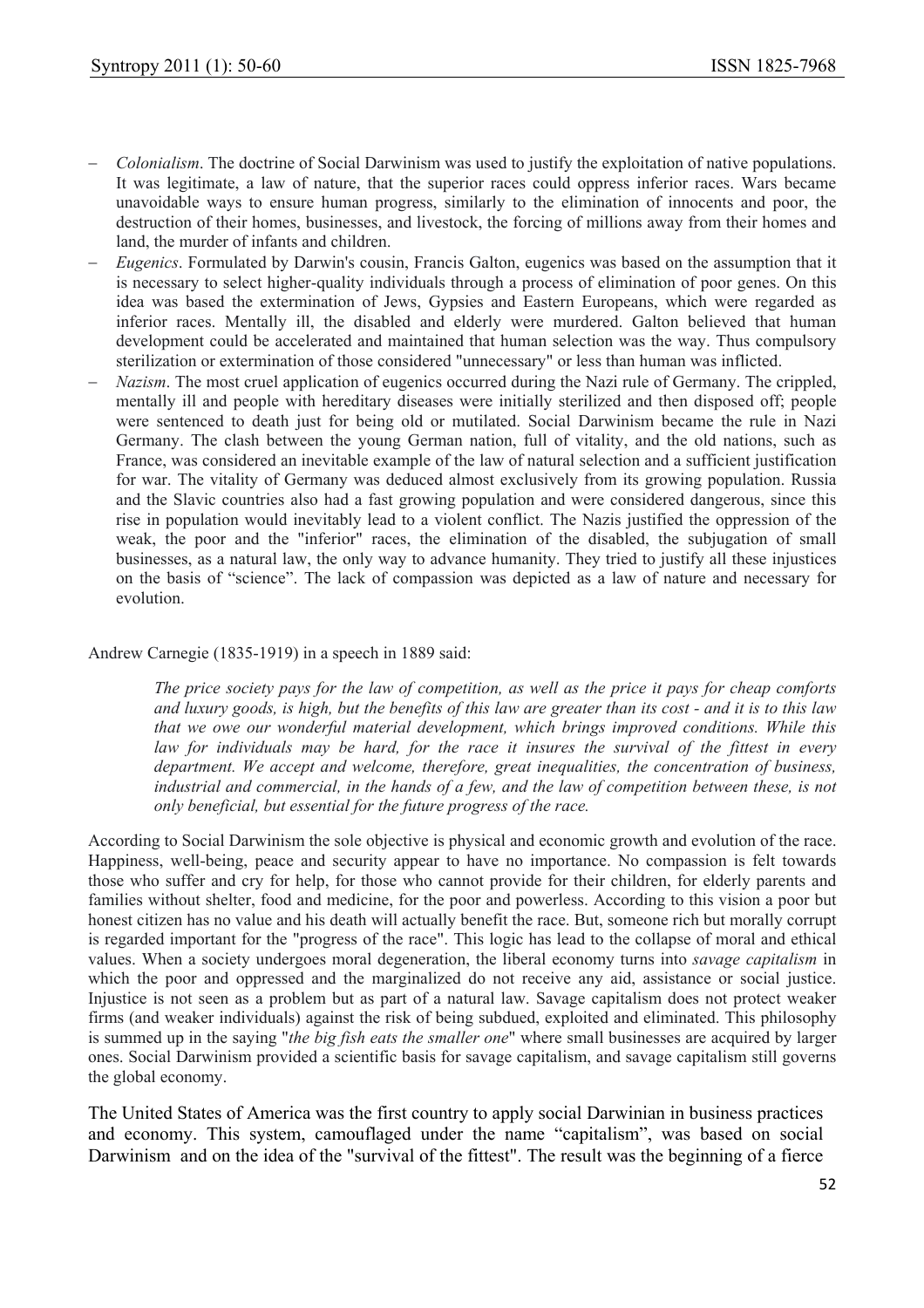competition in business which even culminated in murder, which was considered a legitimate act guided by the laws of nature. Recent financial and corporate scandals recall the period of the late nineteenth century which was marked by social and economic dictatorship, now named the "*robber barons*". This name was given to the unscrupulous and despotic nobility of the medieval period in Europe and in the modern US is used to describe unscrupulous industrialists. During the late nineteenth century the ideology of social Darwinism controlled the President, Congress, the Supreme Court and the two major parties, and was used to brutally quell social unrest. The only goal was to get more money and increase power. The robber barons had no interest in social welfare, even that of their own workers. Millions of lives were ruined by extremely low wages, by the upheaval of working conditions and long working hours. The lack of security precautions meant that workers fell ill, were wounded and often killed.

Industrialists did not pay importance to the value of human life (especially that of their workers) ignoring any form of safety precaution and causing the multiplication of incidents in the workplace. Many workers died and in the early twentieth century, only in the United States, over one million workers each year were victim of accidents. For workers who spent their lives in the factory, the loss of a limb was almost inevitable. During the working life, more than half of workers were badly mutilated or lost their sight or hearing. Although the industrialists were aware of these working conditions and incidents, they did not take any measures since they did not give any value to human life.

Carnegie thought that competition was an inevitable biological law and on this conviction he based his philosophy. He stated that "*despite the law of competition complicates the situation for some, it is good for the race because it ensures the survival of the fittest in every department.*" Carnegie discovered social Darwinism in the house of a professor at New York University where he met Herbert Spencer:

*Competition makes business a service to society by eliminating the weaker elements. Those who survive in business are "suitable" and therefore deserve the position and the rewards they have.* 

Social Darwinism became the dominant economic ideology. As John Rockefeller said:

*the growth of a large company is simply the survival of the fittest (...) the result of a law of nature.* 

Considering that only the rich and powerful had the right to live and the poor, the weak and the sick were "useless burdens", the "robber barons" created ruthless competition using oppressive systems which justified exploitation, intimidation, harassment and even death. These systems were not condemned or considered immoral or illegal since they were a direct consequence of the laws of nature.

In a letter to Charles Kingsley, Darwin described the natives of Tierra del Fuego:

*I declare the thought, when I first saw in Tierra del Fuego a naked, painted, shivering, hideous savage, that my ancestors must have been somewhat similar beings, was at that time as revolting to me, nay more revolting, than my present belief that an incomparably more remote ancestor was a hairy beast. Monkeys have downright good hearts.*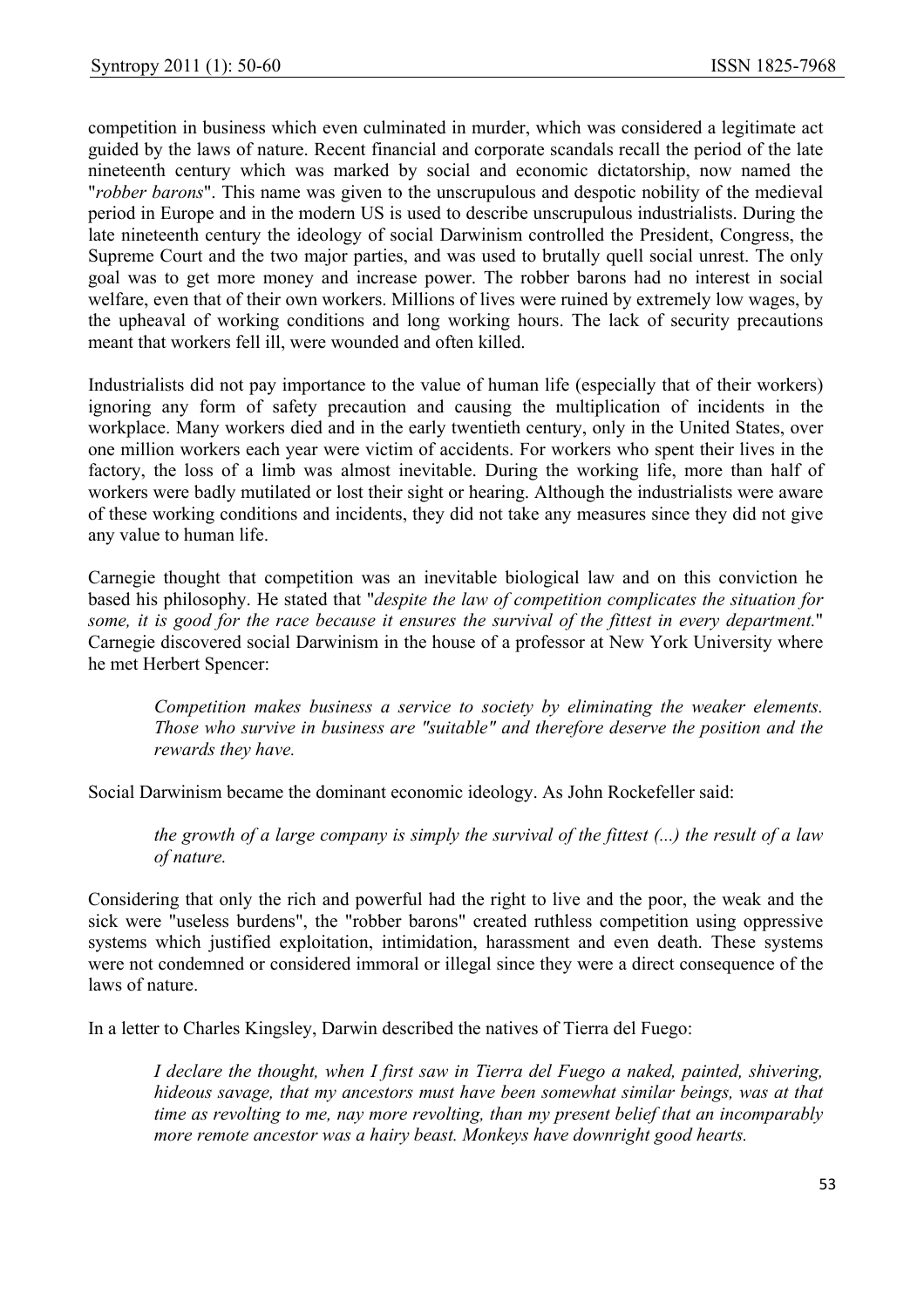In *The Descent of Man*, Darwin claimed that some races (blacks and aboriginals), were inferior and that, in due course, would be eliminated and would disappear in the struggle for survival:

*At some future period not very distant as measured by centuries, the civilized races of man will almost certainly exterminate, and replace the savage races throughout the world. At the same time the anthropomorphous apes… will no doubt be exterminated. The break between man and his nearest allies will then be wider, for it will intervene between man in a more civilized state, as we may hope, even than the Caucasian, and some ape as low as the baboon, instead of as now between the negro or Australian and the gorilla.* 

Darwin predicted that "*civilized races of man*" would eliminate "*savage races*" from the face of the Earth. In *The Origin of Species*, Darwin's theory of evolution provided "scientific" basis for ethnic cleansing that was carried out within a few years. Based on Darwin's theories, Europeans massacred more than 40 million people during World War II, justified apartheid, racism against Turks and other foreigners in Europe, against blacks in America, in Australia against Aborigines, and gave the start to neo-Nazi movements in various countries.

## *2. The social vision of syntropy*

The cosmological interpretation of the energy/momentum/mass equation, already sketched in Figure 1, suggests a social vision focused on final aims.



*Figure 2 - Graphical representation of the social vision of the energy/momentum/mass equation* 

The social vision of the energy/momentum/mass equation differs from Darwin's vision mainly in the following ways:

- Life is driven by attractors and is not a consequence of chance.
- The finality of life is happiness, which is achieved through cohesion, harmony and love.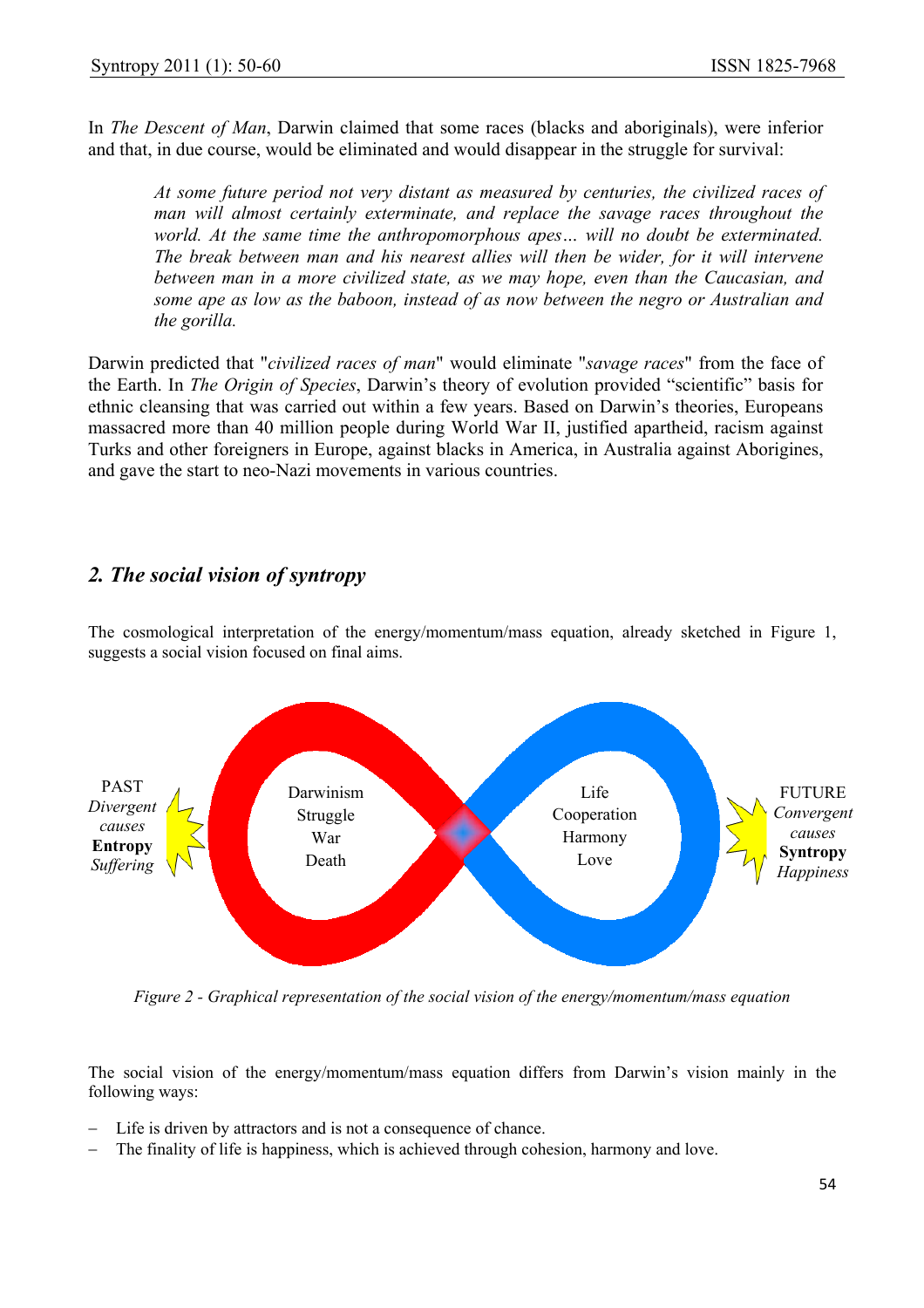According to this vision, when we aim towards syntropy we experience love and happiness, which are physical manifestation of the concentration of energy in the autonomic nervous system (i.e. heart and thorax region), whereas when we do not aim towards syntropy, entropy prevails and we experience emptiness and suffering in the form of unhappiness and depression. Darwinism has focused on materialism and has lead individuals away from syntropy, increasing depression and unhappiness which are now widespread. On this point Fantappiè stated that:

*Today we see printed in the great book of nature - that Galileo said, is written in mathematical characters - the same law of love that is found in the sacred texts of major religions.*

and goes on underlying that:

*the law of life is not the law of hate, the law of force, or the law of mechanical causes; this is the law of non-life, the law of death, the law of entropy. The law which dominates life is the law of cooperation towards goals which are always higher, and this is true also for the lowest forms of life. In humans this law takes the form of love, since for humans living means loving, and it is important to note that these scientific results can have great consequences at all levels, particularly on the social level, which is now so confused. (...) The law of life is therefore the law of love and differentiation. It does not move towards leveling and conforming, but towards higher forms of differentiation. Each living being, whether modest or famous, has its mission, its finalities, which, in the general economy of the universe, are important, great and beautiful.* (Fantappiè, 1993)

Fantappiè also points out that:

*What makes life different is the presence of syntropic qualities: finalities, goals, and attractors. Now as we consider causality the essence of the entropic world, it is natural to consider finality the essence of the syntropic world. It is therefore possible to say that the essence of life is the final causes, the attractors. Living means tending to attractors ... the law of life is not the law of mechanical causes; this is the law of non-life, the law of death, the law of entropy; the law which dominates life is the law of finalities, the law of syntropy. But how are these attractors experienced in human life? When a man is attracted by money we say he loves money. The attraction towards a goal is felt as love. We now see that the fundamental law of life is this: the law of love. I am not trying to be sentimental; I am just describing results which have been logically deducted from premises which are sure. It is incredible and touching that, having arrived at this point, mathematical theorems start speaking to our heart!* (Fantappiè, 1948)

Luigi Fantappiè was born in the town of Viterbo in central Italy, northwest of Rome. He studied at the Scuola Normale Superiore in Pisa where he became a friend of Enrico Fermi who was almost exactly the same age (Fantappiè was two weeks older than Fermi). Fantappiè graduated with a doctorate on 4 July 1922 and, after spending the years 1922-24 studying at various universities abroad, he became assistant to Francesco Severi in Rome and in 1926 was appointed to the Chair of Algebraic Analysis in the University of Florence. In the 1930s he published papers on analytic functionals based on the ideas which had been introduced by Vito Volterra. This led to what Fantappiè called analytic functionals, and he developed this theory over almost twenty years through the 1920s and 1930s. Fantappiè's work on analytic functionals led him to receive a number of awards. For example the Italian Society for Sciences awarded him their Gold Medal in Mathematics in 1929, and two years later he received the Accademia dei Lincei's Royal Prize in Mathematics and the Volta Prize from the National Academy of Sciences of Italy. In 1933 Fantappiè left Italy and went to the University of Sao Paulo in Brazil where he founded the Mathematics Department and was head of the new department from 1933 to 1939. He returned to Italy at the outbreak of World War II in 1939 when he was offered the Chair of Higher Analysis in the University of Rome, a position he held for the rest of his life. Although Fantappiè continued to undertake research on analytic functionals, he began to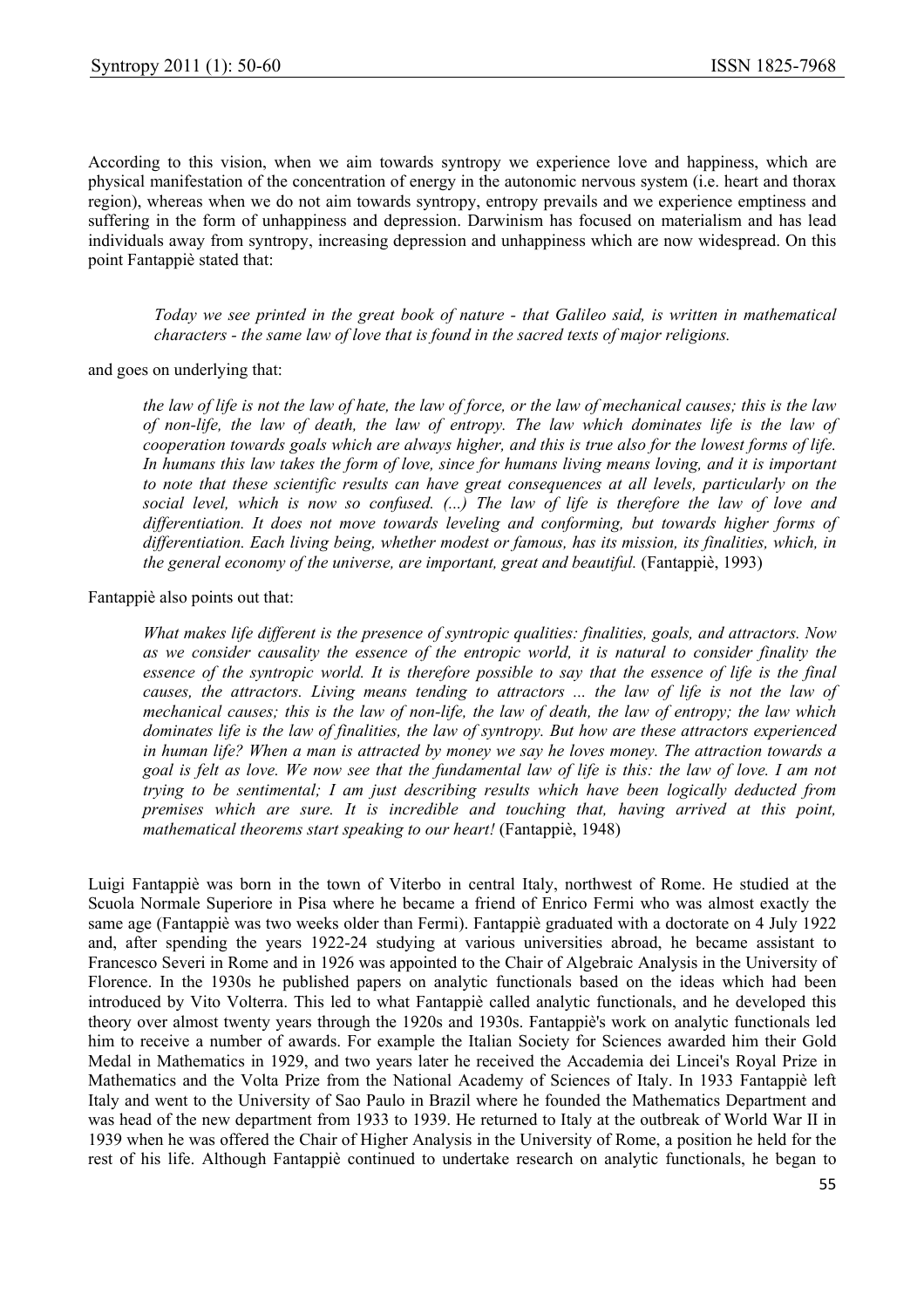study a new area in 1941 and on 30 October 1942 he presented his results to the Accademia d'Italia with a work entitled *The Unified Theory of the Physical and Biological World* (published in Spanish in 1943). His findings were that syntropic phenomena invert the second law of thermodynamics and:

- − a reduction in entropy and an increase in differentiation is observed;
- − converging waves attract in smaller places energy and matter;
- − concentration of matter and energy cannot be indefinite and entropic processes are needed to compensate syntropic concentration;
- − in nature, syntropy and entropy interact constantly;
- scientific finalism, final causes, are introduced;
- a new scientific methodology is needed since the experimental method can only study causes located in the past.

Fantappiè ended this work by stating how he believed syntropy was the essence of life. In 1950 Fantappiè was invited by Robert Oppenheimer to the famous Institute for Advanced Study in Princeton (New Jersey), as a Member of the Institute. The Institute of Advanced Studies hosted the internationally leading scientists: Albert Einstein, Kurt Godel, John von Neumann, John A. Wheeler, Robert H. Dicke and Freeman Dyson.

Fantappiè died in Bagnaia (Viterbo) July 28, 1956.

Starting from the energy/momentum/mass equation Fantappiè noticed that syntropy is not the opposite of entropy, but it is the complement:  $Syntropy = 1$  - *Entropy*. This principle of complementarity is well described by metabolism which is divided into:

- *anabolism* (syntropy) which includes all the processes which transform simple structures into complex structures, for example nutritive elements into bio-molecules, with the absorption of energy.
- *catabolism* (entropy) which includes all the processes which transform higher level structures into lower level structures, with the release of energy.

Syntropy concentrates matter and energy in smaller spaces and this is testified by the large amount of energy that has been accumulated by living organisms over the millennia and which is now available in the form of coal, oil and gas.

The syntropy theory claims that life originates at the quantum level of matter, but when it grows beyond this level and enters the macrocosmic level it starts conflicting with the law of entropy, which tends to destroy any form of organization and order. The conflict between life (syntropy) and environment (entropy) is one of the paradoxes of contemporary biology. The theory of syntropy suggests that living systems must meet a number of vital conditions in order to reduce entropy and increase syntropy, since entropy leads to death, whereas syntropy leads to life.

For example:

- *Material needs*. In order to combat the dissipative effects of entropy, living systems must acquire energy from the outside world, protecting themselves from the dissipative effects of entropy and eliminating the products of entropy, the remnants of the destruction of structures. These conditions are generally referred to as material needs and include the need to:
	- o combat the dissipative effects of entropy, for example by acquiring energy from the outside world through food;
	- o reduce the dissipation of energy with a shelter (a house) and clothing;
	- o counteract the continual production of waste, with appropriate health conditions, sanitation and disposal of refuse.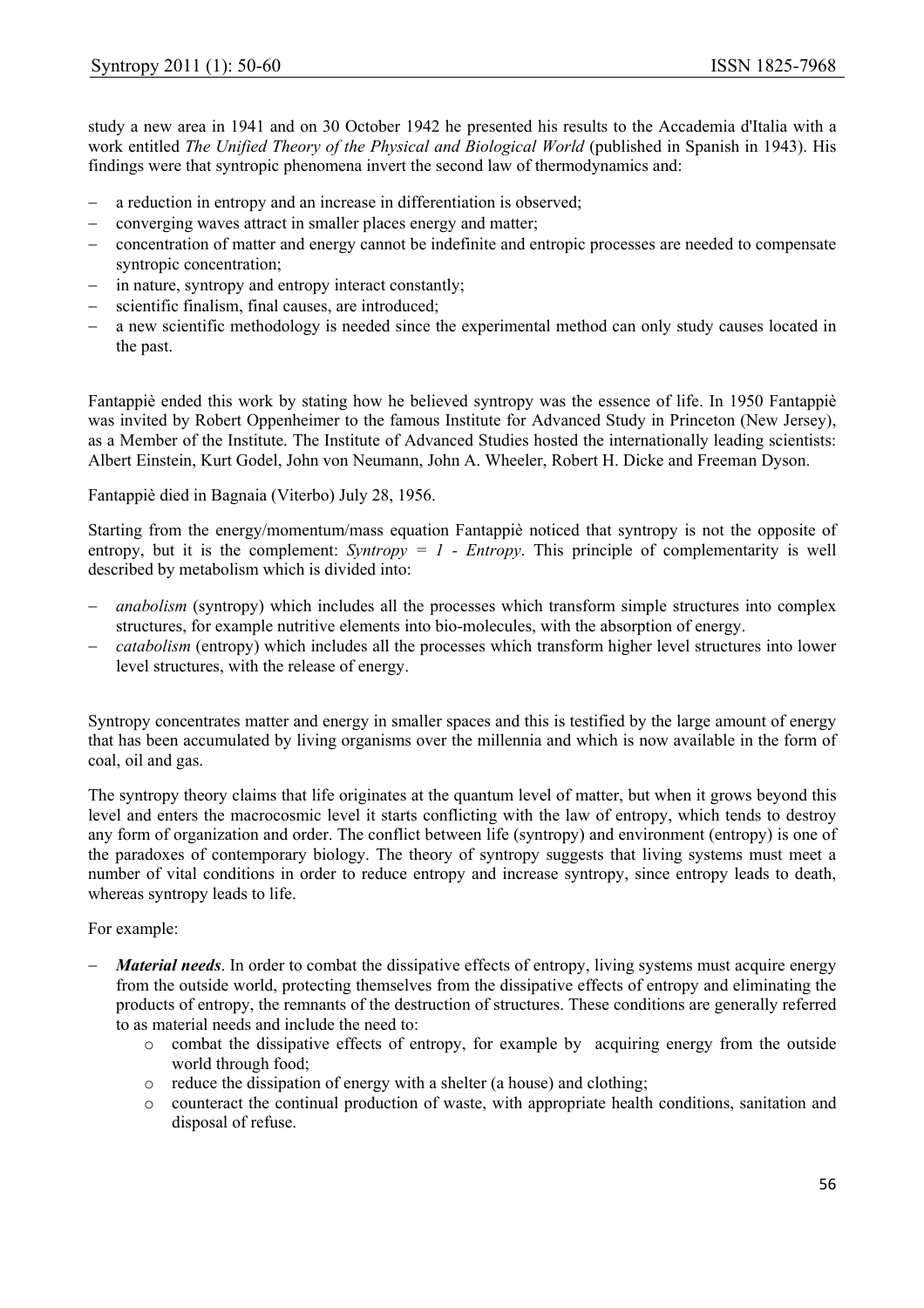The total satisfaction of these needs leads to a state of wellbeing. The partial satisfaction of material needs leads to suffering in the forms of hunger, thirst and diseases. The total dissatisfaction of these needs leads to death.

- *Need for happiness*. Material needs do not stop entropy which continuously destroys living structures. For example, cells die and must be replaced. To repair damages caused by entropy living systems must draw on the regenerative properties of syntropy that allow to create order, structures and organizations. In the case of humans this function is performed by the autonomic nervous system that supports life processes. Since syntropy acts as an absorber and concentrates energy, the acquisition of syntropy is felt in the form of heat in the thoracic area, where the autonomic nervous system is located, associated with feelings of well being and happiness. This experience is generally indicated with the words happiness and love. On the contrary, the lack of syntropy is felt as a sensation of cold (entropy) and emptiness in the thoracic area associated with feelings of discomfort and unhappiness, generally associated with anguish and anxiety, and symptoms of the autonomic nervous system such as nausea, dizziness and feelings of suffocation. Therefore, according to the theory of syntropy, the need to feed on syntropy is felt as the need for love and for happiness. When this need is totally dissatisfied, living systems are not capable of feeding the regenerative processes of the organism and entropy takes over, leading the system to death.
- *Need for meaning*. In order to meet material needs, living systems have developed cortical structures which show the highest development in humans. These structures produce representations of the world that allow to adapt to the environment. However, they also repeat the conflict between entropy and syntropy. Entropy has expanded the universe towards infinite, whereas syntropy restricts consciousness towards infinitely small. Consequently, comparing ourselves with the infinite universe, we discover to be equal to nothing, to zero.

Identity conflict: 
$$
\frac{I}{Universe} = 0
$$

#### *When I confront myself with the universe I am equal to nothing, zero*

But to be equal to zero, to nothing, is equivalent to being dead, and this is incompatible with our feeling of life, our consciousness. This conflict is generally experienced as feelings of nothingness, meaninglessness, lack of energy, existential crises and depression. Since this conflict consumes energy and increases entropy and makes any action pointless, we feel the need to give a meaning to our existence. The strategies implemented to meet this need are very different, for example, we can try to increase our value with wealth, power, popularity, through ideologies and religion. Depression is generally perceived in the head (cortical area) in the form of tension and when we feel totally meaningless it leads towards suicide and mental illness.

The needs for food, shelter, clothing and hygiene are easy to identify because they are material tangible needs. On the contrary, the needs for meaning and love are intangible and it is therefore more difficult to become aware of them. For this reason it is normal that people and societies become aware first of material needs, and only afterwards of the need for meaning and love. In addition, when material needs are difficult to meet, people find a meaning to their lives in the struggle for survival. The struggle for survival communicates a meaning and a purpose. Today, due to widespread material prosperity, people no longer have to struggle for survival and are therefore discovering that their existence is meaningless. The improvement of material conditions has lead to a widespread conflict of identity. Consequently, depression and anxiety are increasing rapidly. The identity conflict can be solved only when we unite ourselves with the universe through love:

Theorem of Love: 
$$
\frac{I \times Universe}{Universe} = I
$$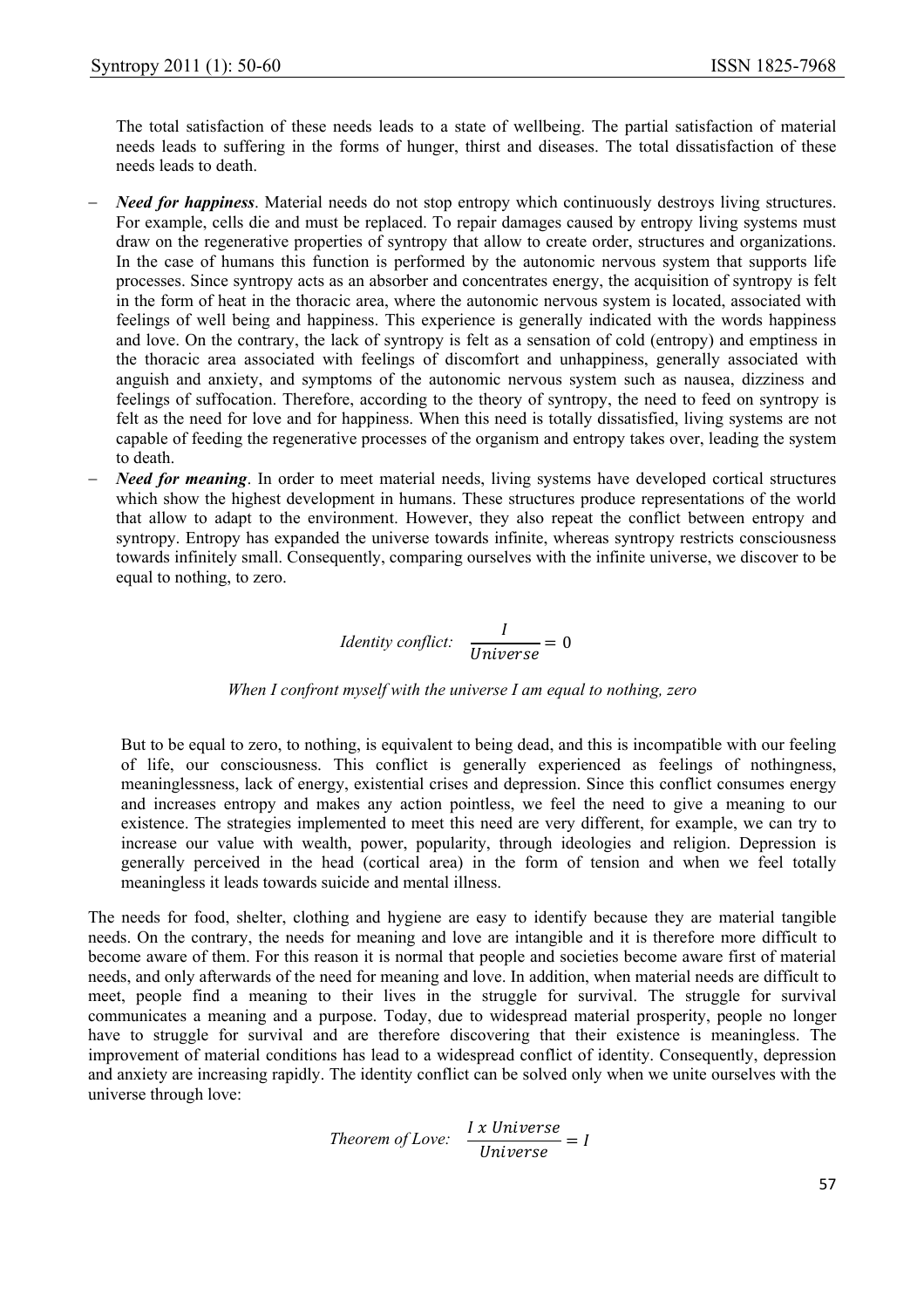"x" coincides with union, which is the cohesive property of syntropy, commonly identified with the word love. When we unite with the universe through love, the identity conflict is solved and we experience our meaning, our identity, associated with feelings of happiness and well-being. The theorem of love shows that the ultimate goal of life is to harmonize syntropy and entropy through love.

The mathematician Chris King suggested that every cell and biological process is constantly placed between information coming from the past (*Kronos*) and emotions/attraction coming from the future (*Kairos*). This fact forces to opt between the past and the future and it is at the basis of free will (in humans) and chaotic dynamics in biological systems (King, 1996). Free will can lead towards syntropy or towards entropy. We can freely choose to go towards social Darwinism or towards a syntropic vision of life and society. As soon as we move away from syntropy the alarm signals of depression, anxiety and unhappiness start ringing, informing us that our orientation is wrong and that we must change course. Social Darwinism is therefore associated with feelings of depression and unhappiness and hence the saying that "*money does* not bring happiness" acquires a meaning. For example, it is common that those who follow the ideology of social Darwinism, or are subject to this mentality, are easy preys to atrocious forms of suffering: their families disintegrate, children develop drug problems, depression, mental illness and tend to commit suicide. Depression and unhappiness tell us that the path we are on is wrong and that we must change direction. The change, however, requires a choice, a volitional act of free will which should be based on the idea that it is advantageous to reduce entropy and to increase syntropy. Happiness is not a result of wealth but of our ability to move towards syntropy, to increase harmony, our ability to love and to be cohesive and to collaborate with others. 8drtn scests

Our physical senses, hearing, sight, touch, smell and taste, perceive reality through the ongoing game of polarities, i.e., the continuous vibration between entropy and syntropy and, consequently, the whole of reality appears to be dual: hot and cold, light and dark, big and small, male and female, good and evil. Our representations are based on the polarities of the world, on dualities, and encourage the opposition, rather than harmony. According to the theory of syntropy each polarity is inherent in its opposite and each polarity implies its opposites. Syntropy is inherent in entropy as entropy is inherent in syntropy. The polarities are therefore not opposites, but complementary. This principle of complementarities is well represented by the Tao, where the universe is composed of two combined and complementary polarities, of which one contains the other. y ir it ie n of eer geg zij die gegen die van die voormalige van die van die van die van die van die van die van die van die van die van die van die van die van die van die van die van die van die van die van die van die v

According to Chinese tradition, at the beginning of time there was no differentiation and polarity. With the beginning of the Universe the opposite polarities formed, which are the two fundamental principles of the universe and immediately began to interact, giving rise to the Tao:

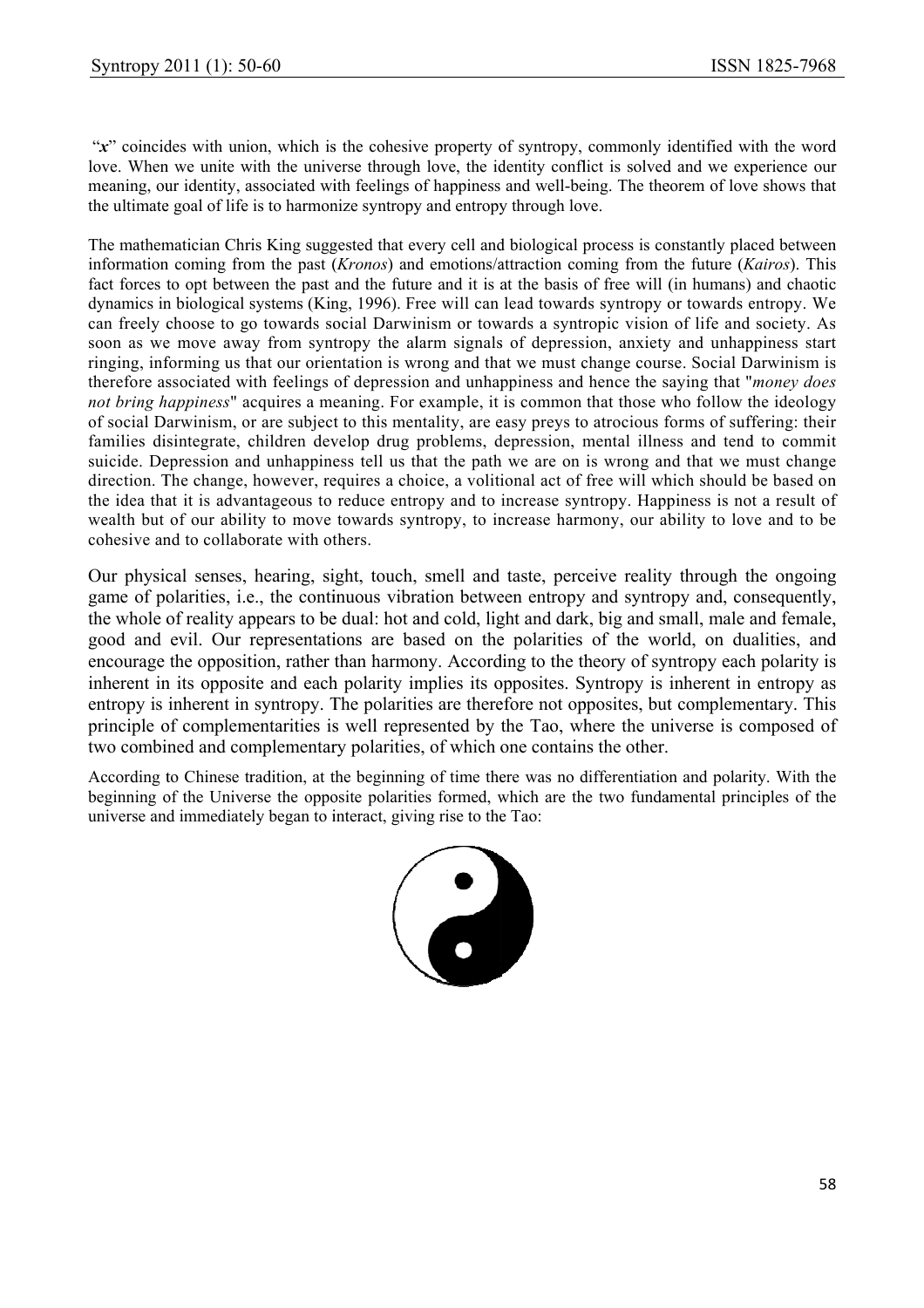The Tao represents the way to harmonize the polarities thus achieving unity. According to Chinese culture, any philosophy that is based on the existence of complementary principles of Yin and Yang will seek ways to harmonize these principles:

- *Yang*, the diverging force represented by white, is usually associated with the male principle.
- *Yin*, the converging force represented by black, is usually associated with the female principle.

Taiji indicates this supreme function. Taiji is the ultimate goal, the absolute unity in which we come into contact with the infinite potential of the Universe and Tao. It is amazing to note the coincidence between Yin and Yang and the laws of entropy and syntropy: Yin corresponds to syntropy (*Kairos* retrocausality), whereas Yang corresponds to entropy (*Kronos* causality).

It is also amazing to note that, ultimately, the social vision that stems from the theory of syntropy coincides with the principles set forth in the Declaration of Independence of the United States of America, 4 July 1776. The Declaration begins by stating that each person is given the inalienable rights of Life, Liberty and the pursuit of Happiness. These rights correspond to the "vital needs" identified by the theory of syntropy: the right to life coincides with the satisfaction of material needs, the right to freedom with free will, which is at the basis of the resolution of the identity conflict, and the pursuit of happiness with the need for happiness. The Declaration of Independence continues stressing that citizens living in social systems in which these inalienable rights are disregarded or denied have the moral obligation to change the system and build a new system which allows to pursue the inalienable rights.

On the contrary these rights are alien in Darwin's doctrine since it considers life a product of chance without any purpose and value. The British Eugenics Society, founded by Darwin's cousin, Francis Galton, his son George, and Aldous and Julian, sons of his great friend Thomas Huxley, were based on this vision which disregarded the existence of any inalienable right. In *The Descent of Man* Darwin states that:

*We civilized men … do our utmost to check the process of elimination. We build asylums for the imbecile, the maimed and the sick; we institute poor-laws; and our medical men exert their utmost skill to save the life of every one to the last moment. There is reason to believe that vaccination has preserved thousands, who from a weak constitution would formerly have succumbed to small-pox. Thus the weak members of civilized societies propagate their kind. No one who has attended to the breeding of domestic animals will doubt that this must be highly injurious to the race of man. It is surprising how soon a want of care, or care wrongly directed, leads to the degeneration of a domestic race; but excepting in the case of man himself, hardly anyone is so ignorant as to allow his worst animals to breed.<sup>i</sup>*

### *References*

- Darwin C (1959), *On the Origin of Species by Means of Natural Selection*, London, 1859, 2nd edition 1964, Cambridge:Harvard University Press, p. 64 (trad. it. *L'origine della specie*, Editori Riuniti, Roma, 1982).
- de Beer G (1963), *Charles Darwin*, London : Thomas Nelson & Sons, 1963 (trad. it. *Darwin : diario 1838- 1881 e scritti autobiografici del 1837-38*, Teoria, Roma, 1982).
- Fantappiè L (1993), *Conferenze scelte,* Di Renzo Editore, Roma 1993.
- Fantappiè L (1948), *Il problema sociale alla luce della nuova teoria unitaria*, Responsabilità del Sapere, 1948, 2(9).
- Ghent W (1902), *Our Benevolent Feudalism*, New York: Macmillan, 1902, p. 29 (trad. it. *Il nostro benevolo feudalesimo*, Guaraldi, Firenze, 1977 ).